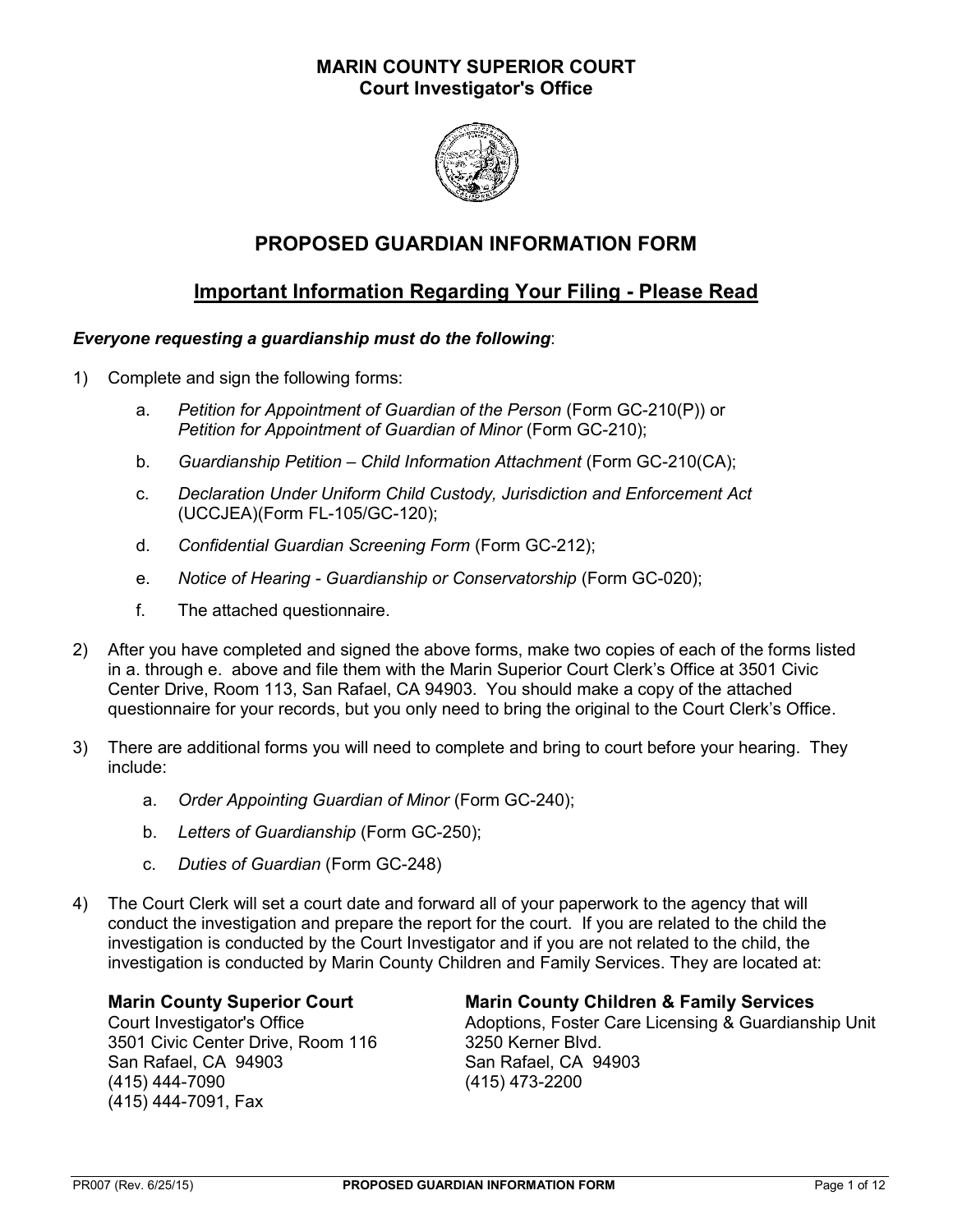## **PROPOSED GUARDIAN INFORMATION FORM**

## **INSTRUCTIONS**

## **Please read these instructions carefully. If there is to be more than one guardian, each guardian must complete a separate copy of the questionnaire.**

All proposed guardians are required to complete this questionnaire. The information you provide will be used to prepare the report to the judge on your suitability as a guardian. This form is also available on the court's website at: [www.marincourt.org.](http://www.marincourt.org/)

Each guardian is expected to answer all questions honestly. On the last page you are required to sign the form and declare, under penalty of perjury, that all the information you have provided is true and correct.

When completing this form please keep in mind that the term "proposed guardian" refers to the person who wants to become the guardian. The term "proposed ward" or "ward" refers to the child you are asking to become the guardian for. The term "petitioner" refers to the person who signed the petition asking the court to appoint a guardian.

If you are asking to be appointed **solely as guardian of the estate**, a telephone interview will be conducted by the court investigator. You only need to fill out Section I and V only. The cost of the investigation is \$150.00.

If you are asking to be appointed as guardian of the person (or person *and* estate), a home visit is required. *Everyone who lives in the home must be present during the home visit.*After this form is received, a court investigator or social worker will contact you to make an appointment. If the form is not received promptly, your court hearing may be delayed.

There is a fee for the Court Investigation. It is currently \$625.00 and can be paid from the estate of the ward, if there is one, or by the proposed guardian or the parents. The fee may be waived under certain circumstances based on financial inability to pay. To obtain this waiver, you must file an Application for Waiver of Court Fees and Costs (also known as an IFP waiver) through the Clerk's Office. In some cases you may make arrangements for monthly payments through Marin Court Accounting Department, (415) 444-7020.

Please keep in mind:

- 1. ALL QUESTIONS MUST BE ANSWERED.
- 2. IF YOU NEED ASSISTANCE IN FILLING OUT THE FORMS OR HAVE QUESTIONS ABOUT THE LEGAL REQUIREMENTS, PLEASE VISIT THE COURT'S LEGAL SELF-HELP SERVICES WEBPAGE AT: [http://www.marincourt.org/legal\\_self\\_help\\_services.htm](http://www.marincourt.org/legal_self_help_services.htm)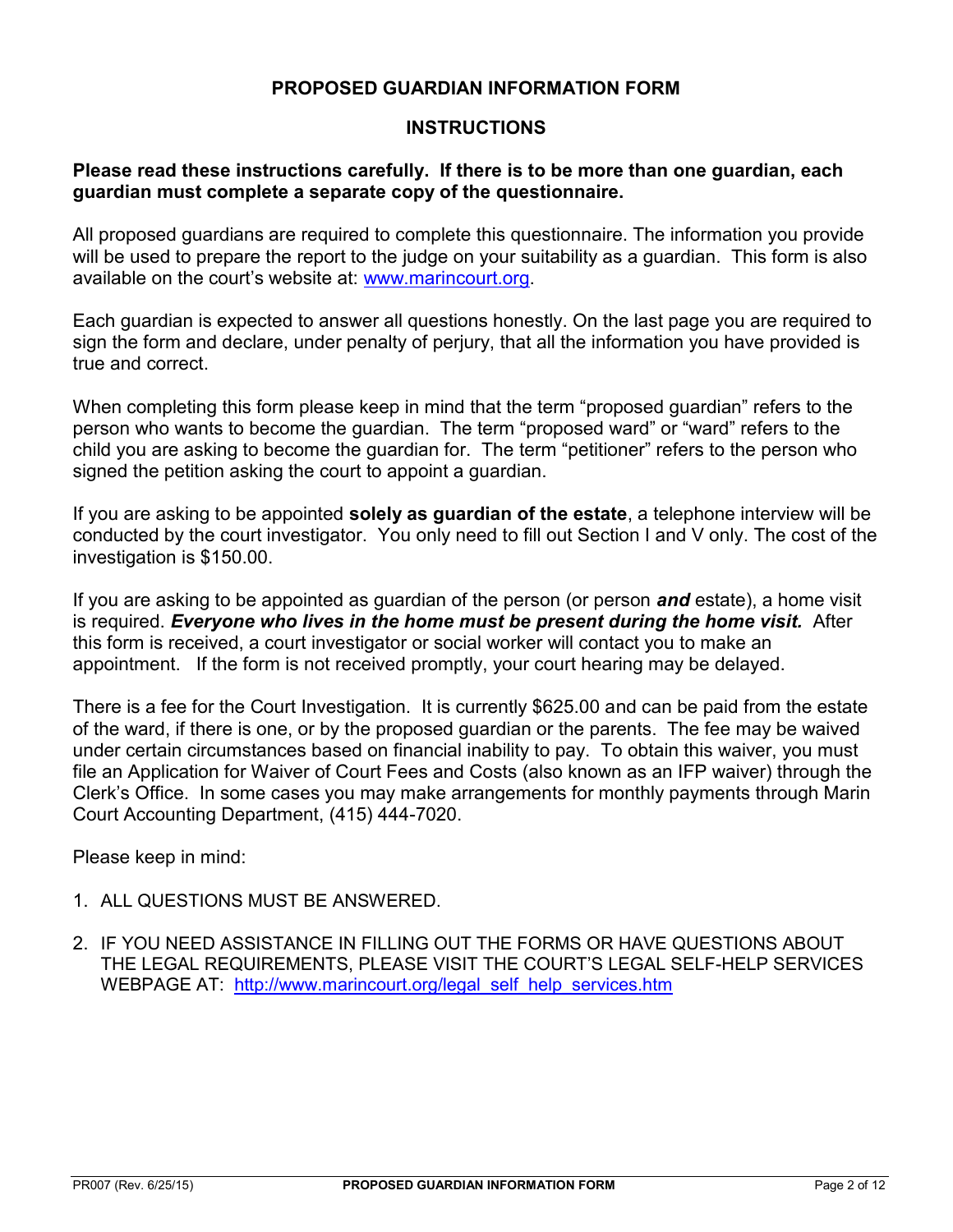*YOU MUST ANSWER ALL QUESTIONS. (Write in "n/a" if a question does not apply to your situation.)*

**CASE NO. HEARING DATE:**

### **CHILD(REN) NEEDING GUARDIAN** *("proposed ward")***:**

| Name | Date of Birth |
|------|---------------|
| Name | Date of Birth |
|      |               |
| Name | Date of Birth |
|      |               |

More children listed on back

#### **NAME(S) OF PROPOSED GUARDIAN(S):**

|                                                                                                           | Name |
|-----------------------------------------------------------------------------------------------------------|------|
|                                                                                                           | Name |
| How are you related to the proposed ward?:<br>Will you or anyone else in the home require an interpreter? |      |
| Language:<br>Yes<br>No<br><b>College</b>                                                                  |      |
| <b>SECTION I</b>                                                                                          |      |

**SOCIAL HISTORY OF PROPOSED GUARDIAN** (Probate Code § 1513(a)(1)): This information is about the person who wants to be guardian. Please provide the information for each proposed guardian. Attach additional pages if necessary.

| Name                                                                                                     |         |                |           |                                         |              |           |
|----------------------------------------------------------------------------------------------------------|---------|----------------|-----------|-----------------------------------------|--------------|-----------|
| Address                                                                                                  |         |                | City      |                                         | <b>State</b> | Zip Code  |
| Home No.                                                                                                 |         | Work No.       |           | Cell No.                                |              |           |
| Date of Birth                                                                                            |         | Place of Birth |           |                                         |              |           |
| Marital Status:                                                                                          |         |                |           |                                         |              |           |
| Married                                                                                                  | Widowed | Single         | Separated | <b>Divorced</b><br>Domestic Partnership |              |           |
| If married or separated, what is the name of your spouse?                                                |         |                |           |                                         |              |           |
| Were you previously married or living with someone in a long-term, live-in relationship?                 |         |                |           |                                         |              | Yes<br>No |
| If yes, provide name(s) and date(s) of event (divorce, separation or death) that ended the relationship: |         |                |           |                                         |              |           |
| Name                                                                                                     |         |                |           | Date of Event                           |              |           |
| Name                                                                                                     |         |                |           | Date of Event                           |              |           |
| Name                                                                                                     |         |                |           | Date of Event                           |              |           |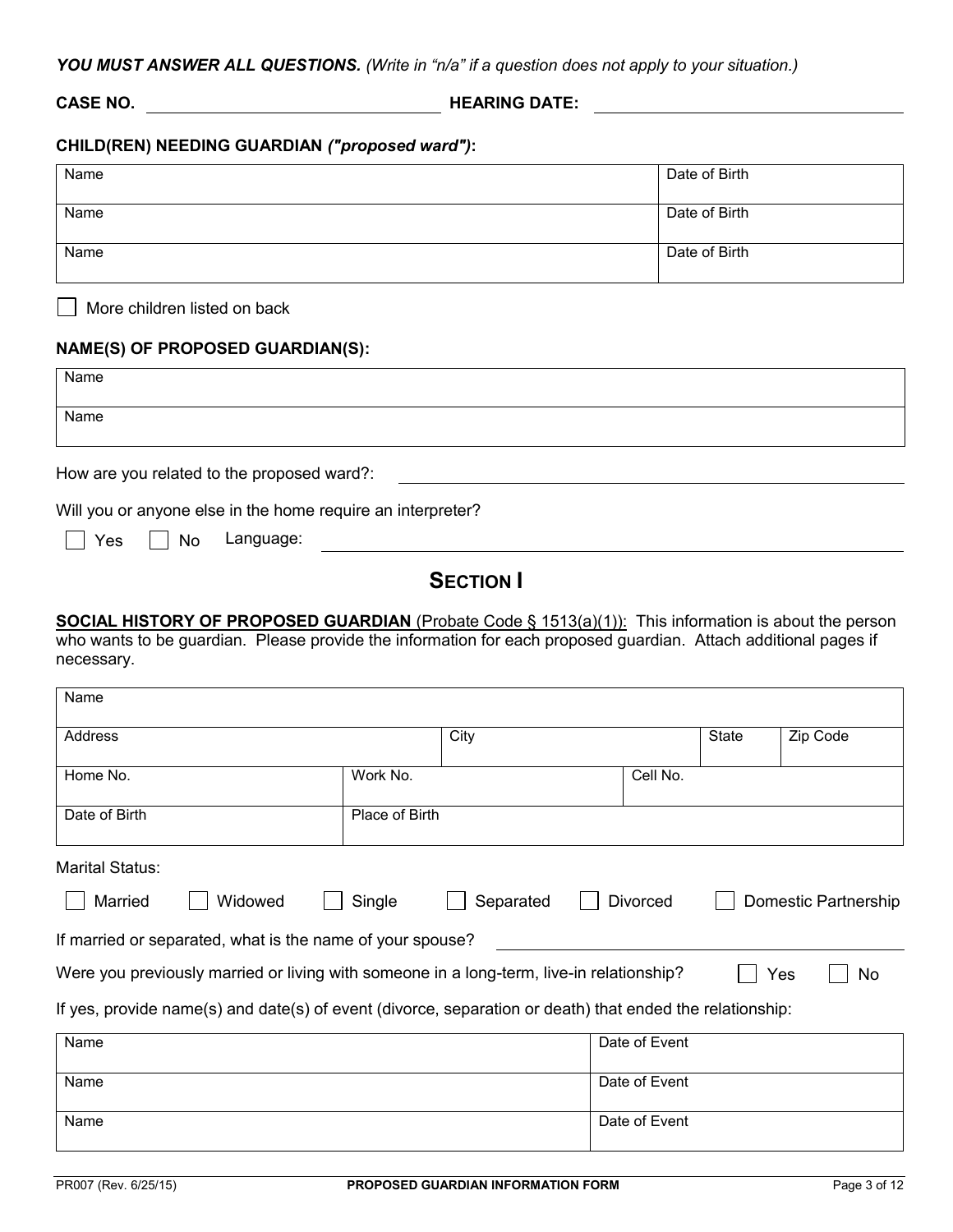Provide the names of **your** children (even if they are adults and not living with you):

| Name | D.O.B. | Address | Arrested? |
|------|--------|---------|-----------|
|      |        |         | No<br>Yes |
| Name | D.O.B. | Address | Arrested? |
|      |        |         | No<br>Yes |
| Name | D.O.B. | Address | Arrested? |
|      |        |         | Yes<br>No |
| Name | D.O.B. | Address | Arrested? |
|      |        |         | No<br>Yes |

More children listed on back

#### **YOUR HEALTH CONDITION:** Please describe any current physical or mental health problems.

| Are you being treated by a doctor or other health care practitioner?<br>If yes, why? | Yes<br>No                          |
|--------------------------------------------------------------------------------------|------------------------------------|
| Please list any medications you are currently taking and what they are for:          |                                    |
| Name of Medication                                                                   | Reason                             |
| Name of Medication                                                                   | Reason                             |
| Name of Medication                                                                   | Reason                             |
| Have you ever been in counseling?<br>If yes, what was the reason for counseling?     | Yes<br>No                          |
| Grief<br>Alcohol<br><b>Drugs</b>                                                     | <b>Domestic Violence</b><br>Other: |
| Please explain:                                                                      |                                    |
|                                                                                      |                                    |

#### **EDUCATIONAL HISTORY:**

| Last School Attended       | Where | When |
|----------------------------|-------|------|
| Degree(s) Earned           | Where | When |
| <b>Other Courses Taken</b> |       |      |

## **MILITARY HISTORY:**

| <b>Branch of Service</b> |           |         | Date Entered    | Date Discharged |  |  |
|--------------------------|-----------|---------|-----------------|-----------------|--|--|
| Type of Discharge:       | Honorable | General | Good of Service | Dishonorable    |  |  |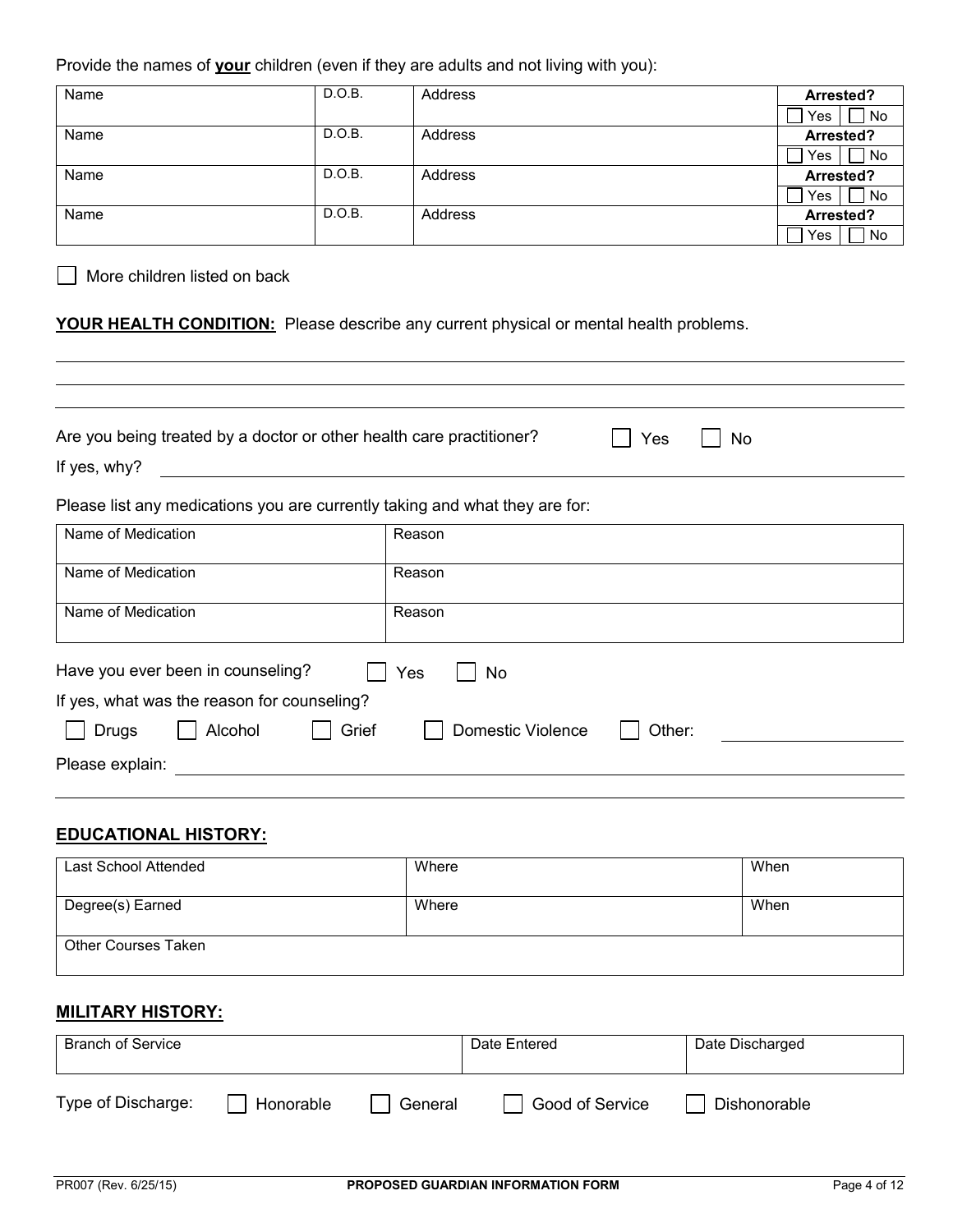## **EMPLOYMENT:**

| Are you employed?<br>Yes    | <b>No</b> |                      |
|-----------------------------|-----------|----------------------|
| Name of Employer            |           |                      |
| Address                     | City      | State<br>Zip Code    |
| Job Title                   |           | Length of Employment |
| Job Responsibilities/Duties |           |                      |

Are you retired, or have you been at your current employment for less than five years?  $\Box$  Yes  $\Box$  No

## If yes, please list your work history for the past five years:

| Name of Employer | <b>Dates Employed</b> |  |     |  |
|------------------|-----------------------|--|-----|--|
|                  | From:                 |  | To: |  |
| Name of Employer | <b>Dates Employed</b> |  |     |  |
|                  | From:                 |  | To: |  |
| Name of Employer | <b>Dates Employed</b> |  |     |  |
|                  | From:                 |  | To: |  |
| Name of Employer | <b>Dates Employed</b> |  |     |  |
|                  | From:                 |  | To: |  |

## **PROPOSED GUARDIAN'S FINANCIAL INFORMATION:**

| <b>INCOME:</b>                                      |    | <b>FINANCIAL RESOURCES:</b>                                                                   |     |           |
|-----------------------------------------------------|----|-----------------------------------------------------------------------------------------------|-----|-----------|
| Monthly take-home pay:                              | \$ | <b>Checking Account Balance:</b>                                                              | \$  |           |
| Other monthly income:                               |    | Savings Account Balance:                                                                      | \$  |           |
| Welfare                                             | \$ | Value of Other Investments:                                                                   | \$  |           |
| SSI                                                 | S  |                                                                                               |     |           |
| Unemployment                                        | S  |                                                                                               |     |           |
| Spousal/Child Support                               | \$ |                                                                                               |     |           |
| Investments                                         | \$ |                                                                                               |     |           |
| <b>Total Monthly Income:</b>                        | \$ |                                                                                               |     |           |
| Does anyone else contribute money to the household? |    |                                                                                               | Yes | No        |
| If yes, who?                                        |    | How much? \$                                                                                  |     |           |
|                                                     |    | Does anyone else contribute money for the support of the child(ren) needing the guardianship? | Yes | <b>No</b> |
| If yes, who?                                        |    | How much? \$                                                                                  |     |           |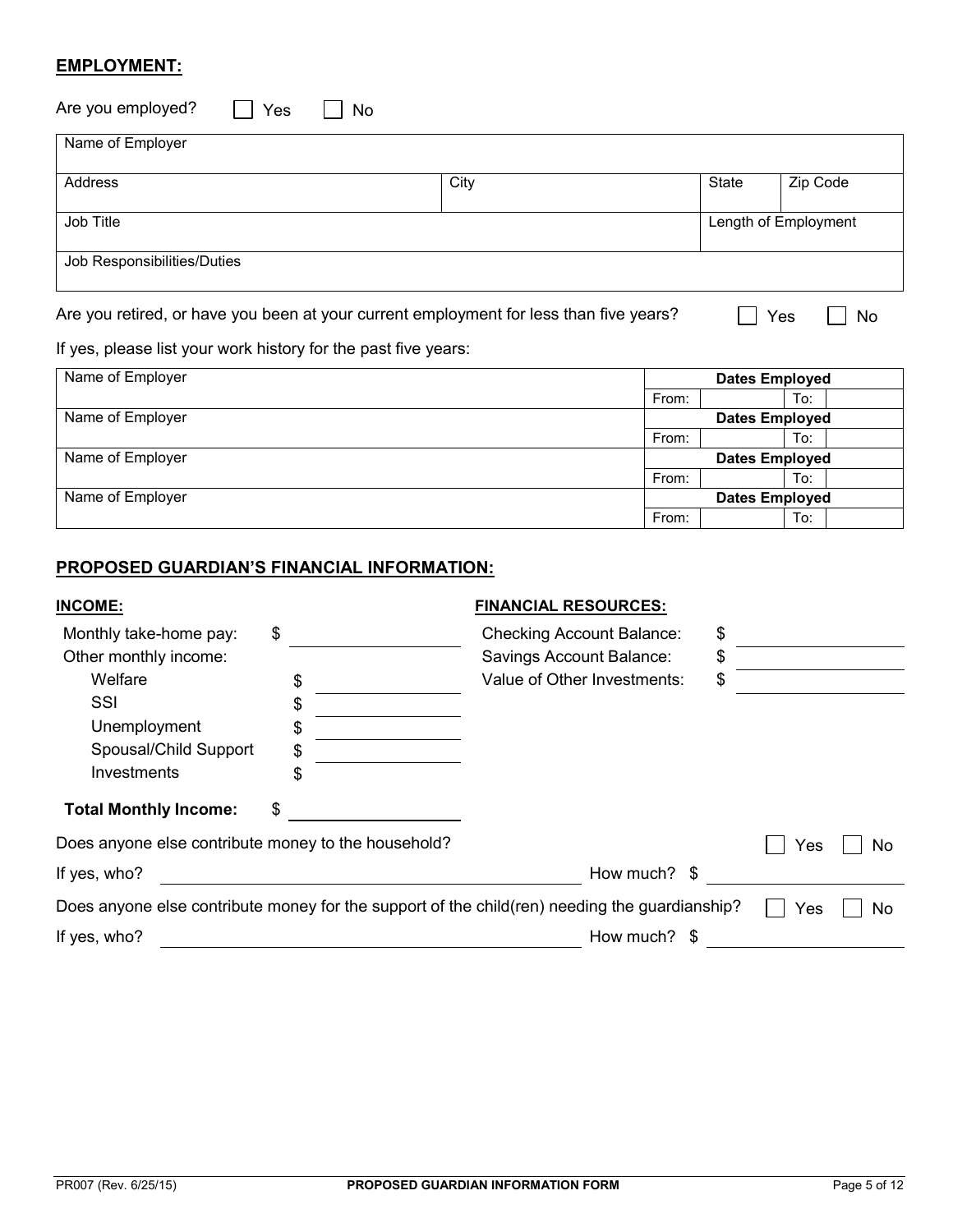#### **EXPENSES:**

Names of the persons you support:

| Rent                                                                                    |     | \$        |        |      |    |     |    |         |
|-----------------------------------------------------------------------------------------|-----|-----------|--------|------|----|-----|----|---------|
| Mortgage                                                                                |     | \$        |        |      |    |     |    |         |
| <b>Credit Card</b>                                                                      |     | \$        |        |      |    |     |    |         |
| Car Payment                                                                             |     | \$        |        |      |    |     |    |         |
| Other:                                                                                  |     | \$        |        |      |    |     |    |         |
| Other:                                                                                  |     | S         |        |      |    |     |    |         |
| <b>Total Monthly Expenses:</b>                                                          |     | \$        |        |      |    |     |    |         |
| Are you financially able to support the child(ren)?                                     |     |           |        | Yes  | No |     |    |         |
| If no, what assistance will you receive?                                                |     |           |        |      |    |     |    |         |
| Have you applied for, or are you already receiving financial assistance for this child? |     |           |        |      |    |     |    |         |
| Welfare                                                                                 | Yes | No.       | Amount | \$   |    |     |    |         |
| Social Security                                                                         | Yes | No        | Amount | - \$ |    |     |    |         |
| Medi-Cal                                                                                | Yes | <b>No</b> | Amount | - \$ |    |     |    |         |
| <b>Child Support</b>                                                                    | Yes | No        | Amount | \$   |    |     |    |         |
| Is someone else, such as a parent, receiving the above benefits for the child(ren)?     |     |           |        |      |    | Yes | No | Unknown |
| Who?                                                                                    |     |           |        |      |    |     |    |         |

<u> 1980 - Johann Barn, mars an t-Amerikaansk politiker (</u>

### **REFERENCES:**

Please list **three** references who have known you **at least five years and who are friends, not relatives**. *Please let them know that we will be contacting them by mail or telephone.*

| Name    |      |                   | Daytime Phone No. |  |  |
|---------|------|-------------------|-------------------|--|--|
| Address | City | State             | Zip Code          |  |  |
| Name    |      |                   | Daytime Phone No. |  |  |
| Address | City | State             | Zip Code          |  |  |
| Name    |      | Daytime Phone No. |                   |  |  |
| Address | City | State             | Zip Code          |  |  |

If you cannot provide three non-relative references, please explain: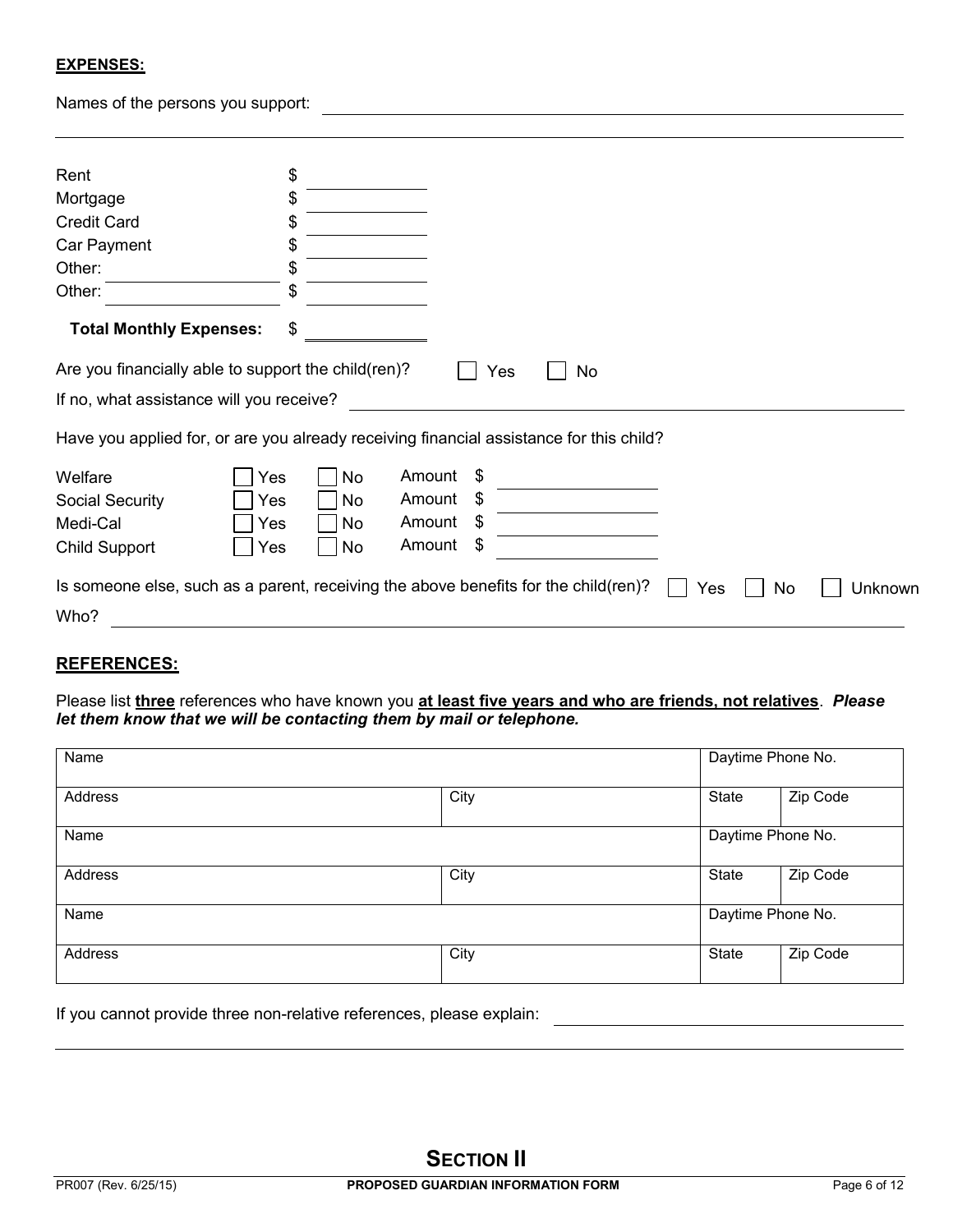## **APPROPRIATENESS OF THE HOME ENVIRONMENT:**

| Single family home                                                                                            | Apartment/condominium |    | Length of time at current address:    |      |    |  |  |
|---------------------------------------------------------------------------------------------------------------|-----------------------|----|---------------------------------------|------|----|--|--|
| # of Bedrooms:                                                                                                | # of Bathrooms:       |    | Will the proposed ward have own room? | Yes  | No |  |  |
| If shared, with whom? Name:                                                                                   |                       |    |                                       | Age: |    |  |  |
| Do you have any guns or other weapons stored on the property?<br>Yes<br>No<br>If yes, what type of weapon(s)? |                       |    |                                       |      |    |  |  |
|                                                                                                               |                       |    |                                       |      |    |  |  |
| Where and how stored?                                                                                         |                       |    |                                       |      |    |  |  |
| Is there a swimming pool and/or hot tub?                                                                      | Yes                   | No | If yes, where?                        |      |    |  |  |
| List any pets in the home:                                                                                    |                       |    |                                       |      |    |  |  |

## **OTHER CHILDREN IN THE HOME (under 18 years of age):**

| Name | D.O.B. | School Attending | <b>Relation to Guardian</b> |
|------|--------|------------------|-----------------------------|
| Name | D.O.B. | School Attending | <b>Relation to Guardian</b> |
| Name | D.O.B. | School Attending | <b>Relation to Guardian</b> |
| Name | D.O.B. | School Attending | <b>Relation to Guardian</b> |

## **OTHER ADULTS IN THE HOME (18 years and over):**

| Name | D.O.B | Soc. Sec. # | Employer/School | <b>Relation to Guardian</b> |
|------|-------|-------------|-----------------|-----------------------------|
| Name | D.O.B | Soc. Sec. # | Employer/School | <b>Relation to Guardian</b> |
| Name | D.O.B | Soc. Sec. # | Employer/School | <b>Relation to Guardian</b> |
| Name | D.O.B | Soc. Sec. # | Employer/School | <b>Relation to Guardian</b> |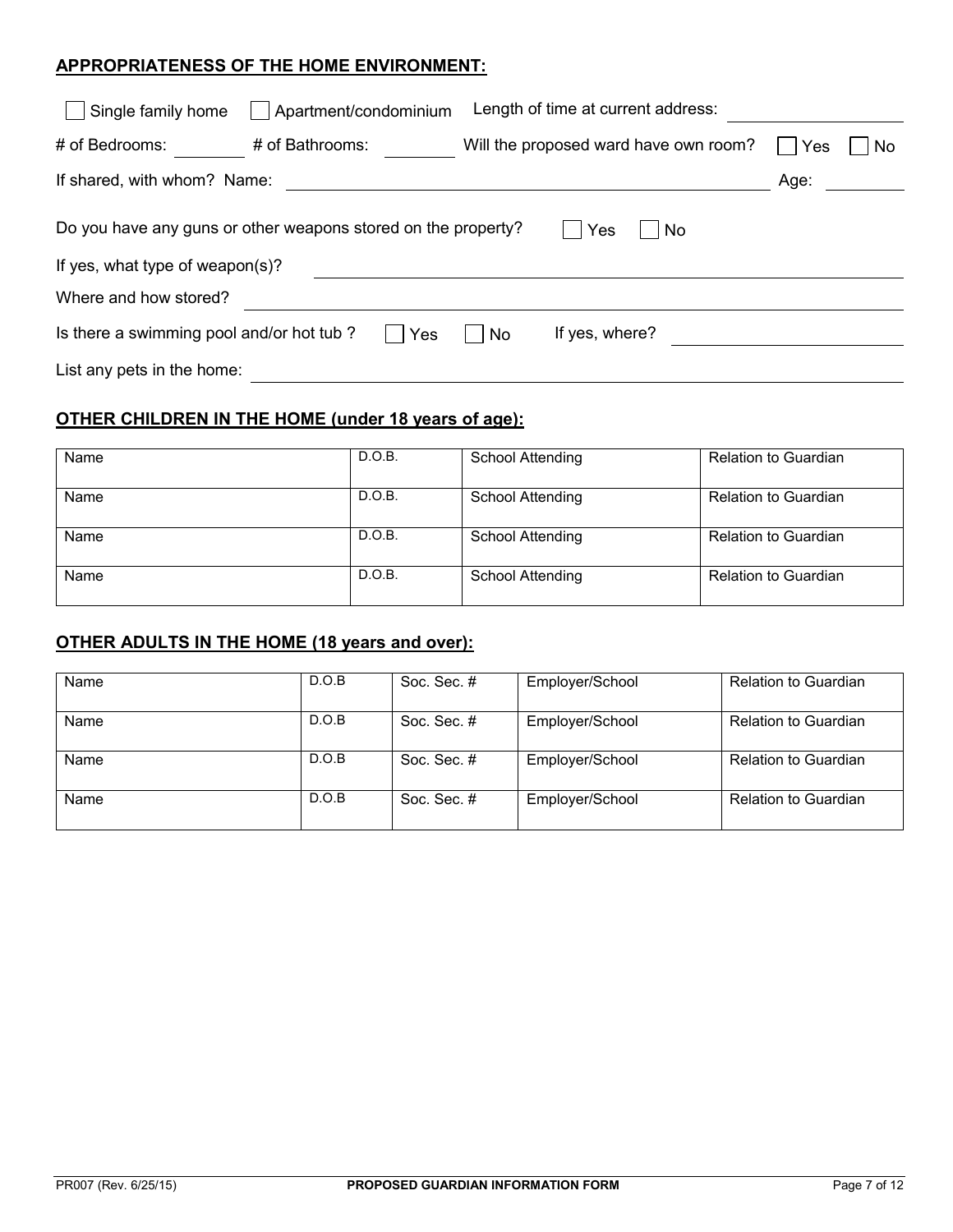# **SECTION III**

## **SOCIAL HISTORY OF THE PROPOSED WARD(S):**

Please complete the following about the child(ren) needing a guardian:

| Name of Proposed Ward                                                                                                                                                                                                                | Sex | D.O.B                      |     | Place of Birth |                            | Soc. Sec. # |  |
|--------------------------------------------------------------------------------------------------------------------------------------------------------------------------------------------------------------------------------------|-----|----------------------------|-----|----------------|----------------------------|-------------|--|
| Does the child have any brothers and/or sisters? (if yes, please list them below)                                                                                                                                                    |     |                            |     |                | Yes                        | No          |  |
| Does the child visit his/her brothers and/or sisters?                                                                                                                                                                                |     |                            | Yes | No             | If yes, how often?         |             |  |
| Name of Brother or Sister                                                                                                                                                                                                            |     |                            |     | Age            | Person with whom they live |             |  |
| Name of Brother or Sister                                                                                                                                                                                                            | Age | Person with whom they live |     |                |                            |             |  |
| D.O.B<br>Name of Proposed Ward<br>Sex                                                                                                                                                                                                |     |                            |     | Place of Birth |                            | Soc. Sec. # |  |
| Does the child have any brothers and/or sisters? (if yes, please list them below)                                                                                                                                                    |     |                            |     |                | Yes                        | No          |  |
| Does the child visit his/her brothers and/or sisters?                                                                                                                                                                                |     |                            | Yes | No             | If yes, how often?         |             |  |
| Name of Brother or Sister                                                                                                                                                                                                            |     |                            |     | Age            | Person with whom they live |             |  |
| Name of Brother or Sister                                                                                                                                                                                                            |     |                            |     | Age            | Person with whom they live |             |  |
| Name of Proposed Ward                                                                                                                                                                                                                | Sex | D.O.B                      |     | Place of Birth |                            | Soc. Sec. # |  |
| Does the child have any brothers and/or sisters? (if yes, please list them below)                                                                                                                                                    |     |                            |     |                | Yes                        | <b>No</b>   |  |
| Does the child visit his/her brothers and/or sisters?                                                                                                                                                                                |     |                            | Yes | No             | If yes, how often?         |             |  |
| Name of Brother or Sister                                                                                                                                                                                                            |     |                            |     | Age            | Person with whom they live |             |  |
| Name of Brother or Sister                                                                                                                                                                                                            |     |                            |     | Age            | Person with whom they live |             |  |
| More children listed on back                                                                                                                                                                                                         |     |                            |     |                |                            |             |  |
| Are there any specific religious or cultural heritage, such as Native American ancestry, that would be a factor in<br>future plans?                                                                                                  |     |                            |     |                |                            |             |  |
| Yes<br>No.                                                                                                                                                                                                                           |     |                            |     |                |                            |             |  |
| Are or were the child's parents, grandparents, or great-grandparents members of a tribe, band, or Alaska Native<br>Village?                                                                                                          |     |                            |     |                |                            |             |  |
| Yes<br>No                                                                                                                                                                                                                            |     |                            |     |                |                            |             |  |
| Are or were the child's parents, grandparents, or great-grandparents members of, or hold shares in, an Alaska<br>Native corporation?                                                                                                 |     |                            |     |                |                            |             |  |
| Yes<br>No                                                                                                                                                                                                                            |     |                            |     |                |                            |             |  |
| Has the child or any members of the child's family or extended family ever lived on an Indian reservation, Rancheria,<br>federal trust property, Alaska Native village or other type of predominantly Indian community?<br>Yes<br>No |     |                            |     |                |                            |             |  |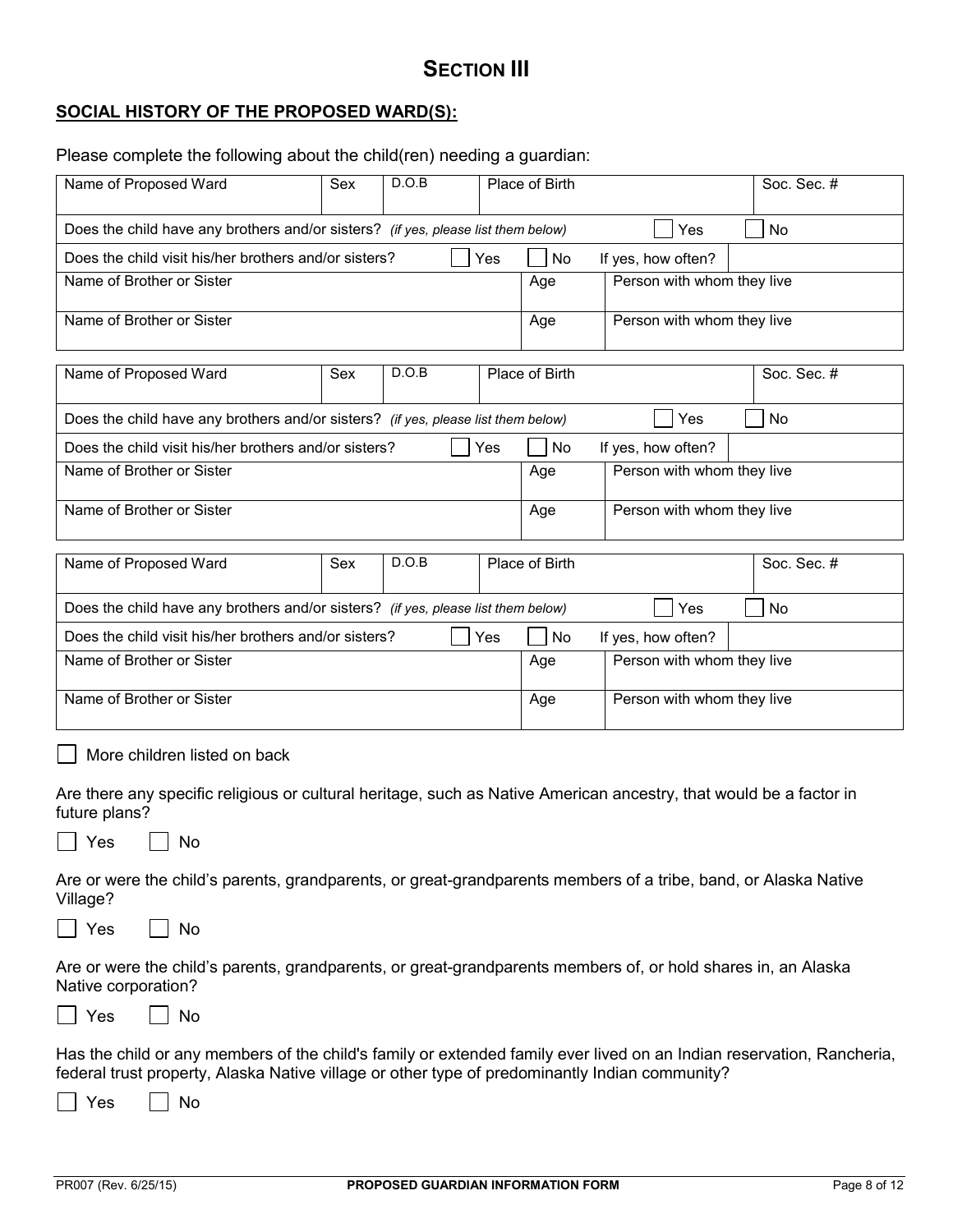Has the child or any members of the child's family or extended family ever attended an Indian school or other facility primarily intended for Native Americans, Indians, or Alaska Natives?

 $\Box$  Yes  $\Box$  No

Has the child or any members of the child's family or extended family ever received services or participated in programs primarily directed toward Native American, Indian or Alaska Native people, such as health or dental services from an Indian health service or Tribal Temporary Assistance to Needy Families?

| es | N٥ |
|----|----|
|----|----|

### **SCHOOL AND/OR DAY CARE:**

Please attach a copy of the child's most recent report card to this questionnaire. *Also, please contact the school or day care and let them know we will be contacting them by mail or telephone.* 

| Name of School or Day Care                                                             |                | Grade Level |                      | Is Day Care Licensed? | Yes     | <b>No</b> |
|----------------------------------------------------------------------------------------|----------------|-------------|----------------------|-----------------------|---------|-----------|
| Address                                                                                |                | City        |                      |                       | State   | Zip Code  |
| Director/Principal's Name                                                              | Teacher's Name |             | Telephone No.        |                       | Fax No. |           |
| How is the child doing in school?                                                      |                |             |                      |                       |         |           |
| Does the child have any problems with teachers or other children in school?            |                |             |                      |                       |         |           |
| What school and non-school activities does the child participate in?                   |                |             |                      |                       |         |           |
| Does the child have any special educational needs?<br>If yes, please explain:          |                | Yes         | No                   |                       |         |           |
| How do you plan to provide for these needs?                                            |                |             |                      |                       |         |           |
| Is the child receiving Special Education/Resource Services?<br>If yes, please explain: |                |             |                      | No                    |         |           |
| Is the child receiving services through the Regional Center?<br>Case Manager:          |                |             | Yes<br>Telephone No. | No.                   |         |           |

#### **MEDICAL/HEALTH CARE:**

*Please contact the doctor or clinic to let them know we will be contacting them by mail or telephone.*

| Doctor's Name                                 |  |                       |  |               |     |          |  |
|-----------------------------------------------|--|-----------------------|--|---------------|-----|----------|--|
| Address                                       |  | City                  |  | State         |     | Zip Code |  |
| Medical Insurance                             |  | Medical Insurance No. |  | Telephone No. |     | Fax No.  |  |
| Date of last appointment:<br>For what reason: |  |                       |  |               |     |          |  |
| Are all required immunizations current?       |  |                       |  |               | Yes | No       |  |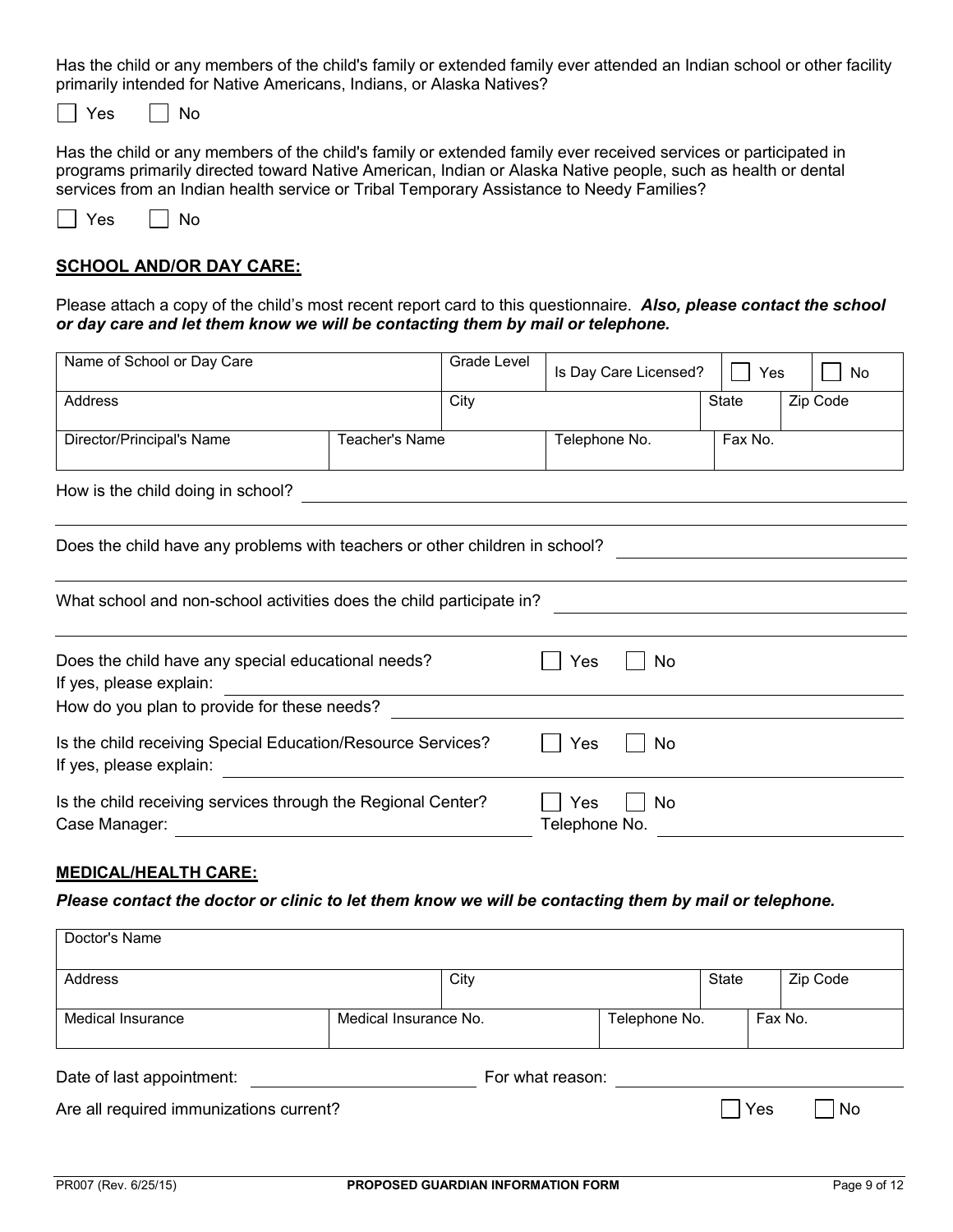| Does the child have any medical problems, physical or developmental disabilities, etc.?<br>If yes, please explain: | Yes  | <b>No</b> |              |           |
|--------------------------------------------------------------------------------------------------------------------|------|-----------|--------------|-----------|
| How do you plan to provide for these needs?                                                                        |      |           |              |           |
| Does the child take any prescribed medications?<br>If yes, please list them:                                       |      |           | Yes          | <b>No</b> |
| Does the child have any behavioral, emotional or psychological problems?<br>If yes, please explain:                |      |           | Yes          | No        |
| Has the child ever been hospitalized?<br>If yes, please explain:                                                   |      |           | Yes          | <b>No</b> |
| Has the child received counseling in the past?<br>If yes, for what reason?                                         |      |           | Yes          | <b>No</b> |
| Is the child still receiving counseling?<br>If yes, how often?                                                     |      |           | Yes          | No        |
| Counselor's Name                                                                                                   |      |           |              |           |
| Address                                                                                                            | City |           | <b>State</b> | Zip Code  |
| Telephone No.                                                                                                      |      | Fax No.   |              |           |

*Please let the counselor know we will be contacting him/her by mail or telephone.*

# **SECTION IV**

#### **INFORMATION ABOUT THE NATURAL PARENTS OF PROPOSED WARD(S):**

The Court Investigator may need to contact the parents so current information is needed.

| The parents are:                                                                     | Married | Separated                  | Divorced |             | Living together |         |
|--------------------------------------------------------------------------------------|---------|----------------------------|----------|-------------|-----------------|---------|
| Mother's Name                                                                        |         |                            |          | Soc. Sec. # |                 |         |
| Date of Birth                                                                        |         | If Deceased, Date of Death |          |             | Telephone No.   |         |
| <b>Employer's Name</b>                                                               |         |                            |          |             | Monthly Income  |         |
| Is the mother paying child support?<br>If yes, amount \$                             |         |                            |          | Yes         | <b>No</b>       | Unknown |
| Does proposed ward(s) see the mother?<br>If yes, how often?<br>If no, please explain |         |                            |          | Yes         | <b>No</b>       |         |
| Does the mother agree with the guardianship?                                         |         |                            |          | Yes         | No              | Unknown |
| Does the mother have Native American Ancestry?                                       |         |                            |          | Yes         | <b>No</b>       | Unknown |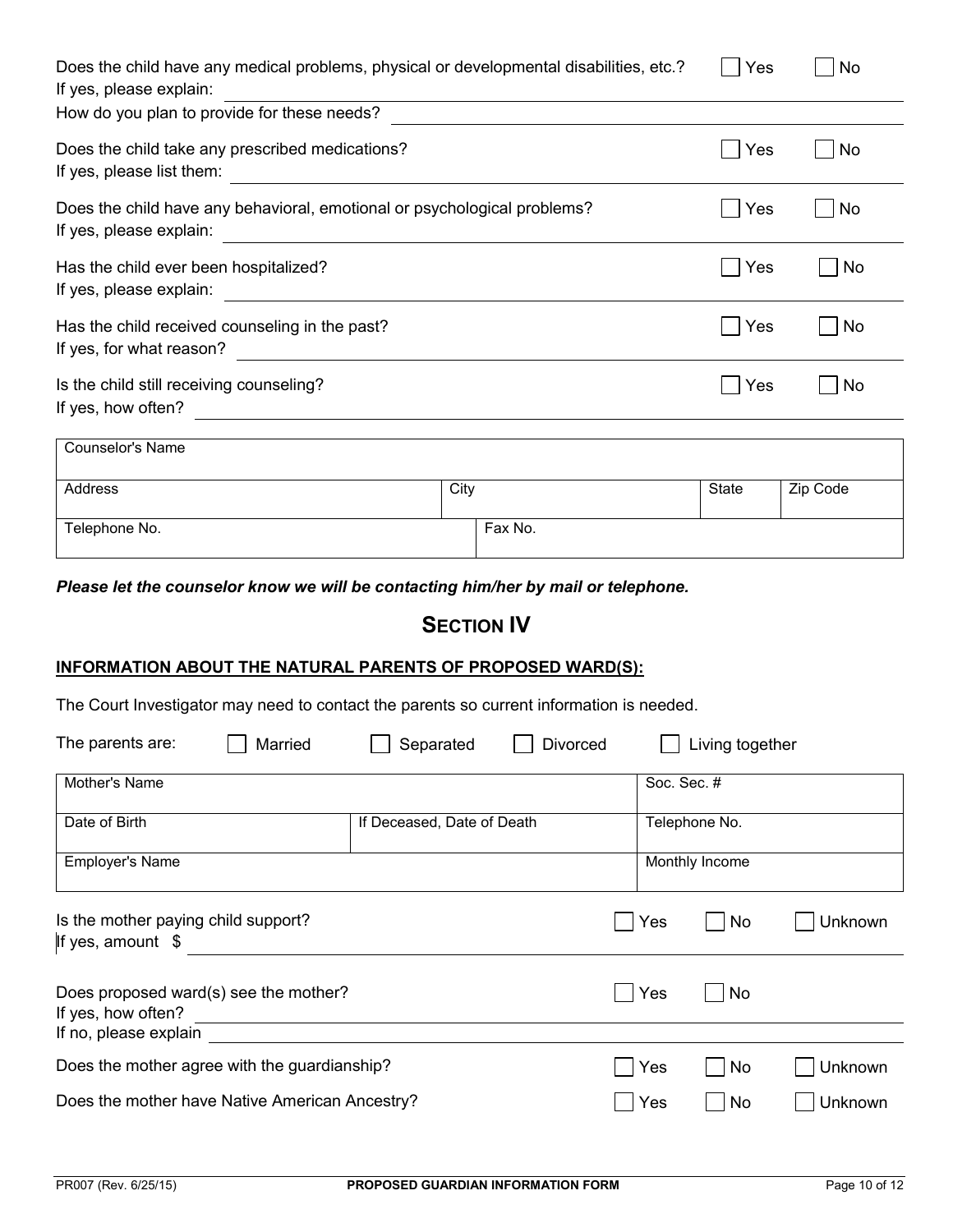| Father's Name                                                                                         |                |                            |         | Soc. Sec. #   |                       |  |
|-------------------------------------------------------------------------------------------------------|----------------|----------------------------|---------|---------------|-----------------------|--|
| Date of Birth                                                                                         |                | If Deceased, Date of Death |         | Telephone No. |                       |  |
| <b>Employer's Name</b>                                                                                | Monthly Income |                            |         |               |                       |  |
| Is the father paying child support?<br>If yes, amount \$                                              |                |                            |         | Yes<br>No     | Unknown               |  |
| Does proposed ward(s) see the father?<br>If yes, how often?<br>If no, please explain                  |                |                            |         | Yes<br>No     |                       |  |
| Does the father agree with the guardianship?                                                          |                |                            |         | No<br>Yes     | Unknown               |  |
| Does the father have Native American Ancestry?<br>Unknown<br>Yes<br>No                                |                |                            |         |               |                       |  |
| To your knowledge, are the natural parents:                                                           |                |                            |         |               |                       |  |
| Involved in drugs?<br>Yes                                                                             | No             | Unknown                    | If yes, | Mother        | Father<br><b>Both</b> |  |
| In jail or prison?<br>Yes<br>If yes, where?                                                           | No             | Unknown                    | If yes, | Mother        | Father<br><b>Both</b> |  |
| In the military?<br>Yes<br>If yes, where?                                                             | No             | Unknown                    | If yes, | Mother        | Father<br><b>Both</b> |  |
|                                                                                                       |                | <b>SECTION V</b>           |         |               |                       |  |
| Complete this section if you want to be appointed guardian of the estate. If not, skip to Section VI. |                |                            |         |               |                       |  |
| <b>GUARDIANSHIP OF THE ESTATE:</b>                                                                    |                |                            |         |               |                       |  |
| Where is the money or property coming from that the child is receiving:                               |                |                            |         |               |                       |  |
| <b>INHERITANCE:</b> Attach a copy of the will or provide:                                             |                |                            |         |               |                       |  |
|                                                                                                       |                |                            |         |               |                       |  |
|                                                                                                       |                |                            |         |               |                       |  |
| Child will be inheriting:                                                                             |                |                            |         |               |                       |  |
| Real Property - address:                                                                              |                |                            |         |               |                       |  |
| Value of minor(s) interest: $$$                                                                       |                |                            |         |               |                       |  |
| Cash: \$                                                                                              |                | Location:                  |         |               |                       |  |
| Stocks/Bonds: \$                                                                                      |                | Location:                  |         |               |                       |  |
| Other:                                                                                                |                |                            |         |               |                       |  |
| <b>INSURANCE BENEFIT:</b>                                                                             |                |                            |         |               |                       |  |
|                                                                                                       |                |                            |         |               |                       |  |
|                                                                                                       |                |                            |         |               |                       |  |
| GIFT:                                                                                                 |                |                            |         |               |                       |  |
|                                                                                                       |                |                            |         |               |                       |  |
|                                                                                                       |                |                            |         |               |                       |  |